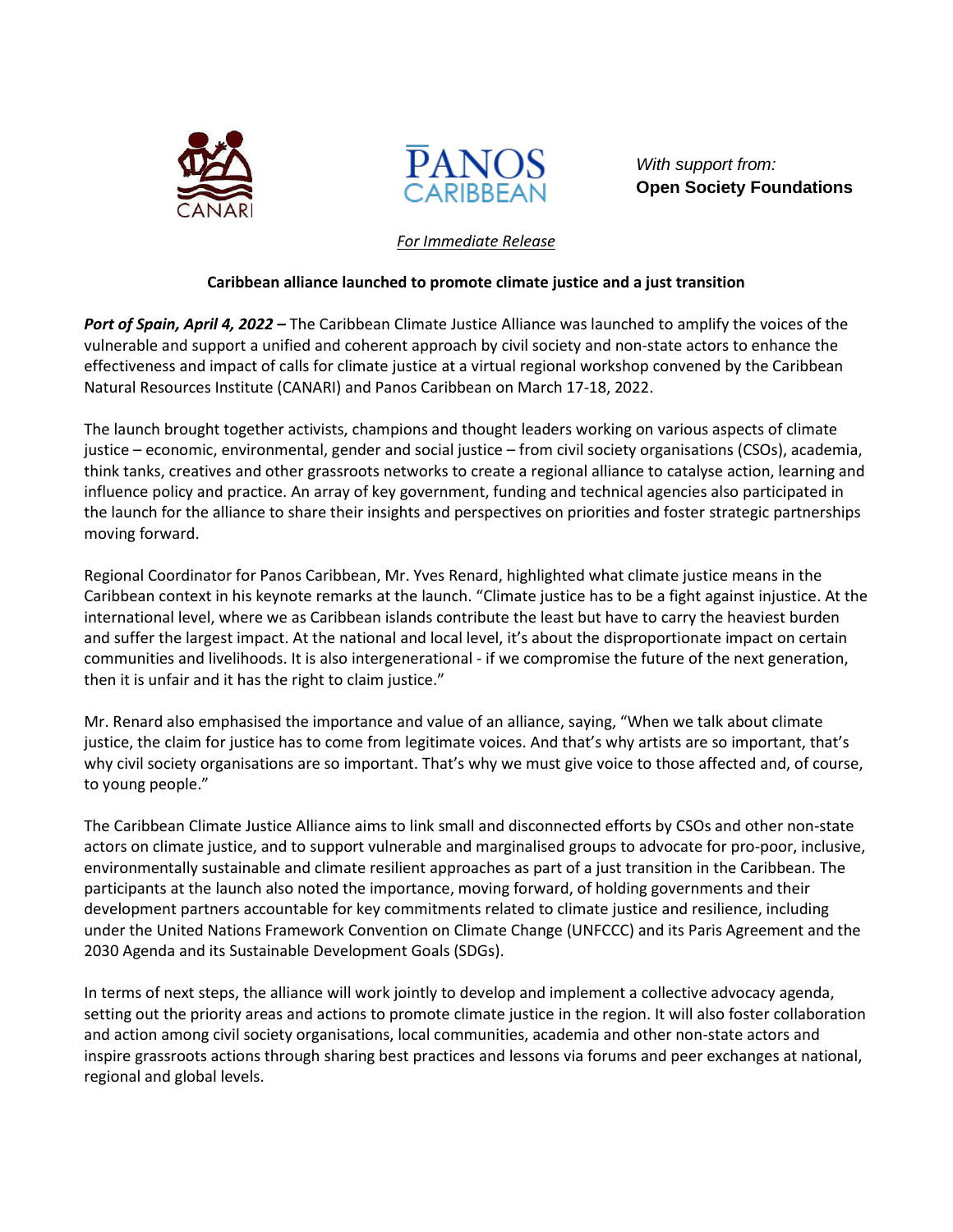The alliance is being convened under the regional project, "*Amplifying local voices for a just and resilient COVID-19 recovery",* which is being led by CANARI in collaboration with Panos Caribbean from 2021 to 2022. The project is funded by a grant from the Open Society Foundations (OSF). It aims to enhance the voices of the most vulnerable in calling for a pro-poor, inclusive, environmentally sustainable and climate resilient approach to COVID-19 economic recovery and development in the Caribbean to ensure fair, equitable and just outcomes.



*Participants at the virtual launch of the Caribbean Climate Justice Alliance on March 17, 2022. Credit: CANARI*

For more information on the alliance and the regional project, visit[: https://canari.org/voices-for-just-resilient](https://canari.org/voices-for-just-resilient-covid-recovery/)[covid-recovery/](https://canari.org/voices-for-just-resilient-covid-recovery/)

\_\_\_\_\_\_\_\_\_\_\_\_\_\_\_\_\_\_\_\_\_\_\_\_\_\_\_\_\_\_\_\_\_\_\_\_\_\_\_\_\_\_\_\_\_\_\_\_\_\_\_\_\_\_\_\_\_\_\_\_\_\_\_\_\_\_\_\_\_\_\_\_\_\_\_\_\_\_\_\_\_\_

**About CANARI:** The Caribbean Natural Resources Institute (CANARI) is a regional technical non-profit institute which has been working across the Caribbean islands for 30 years. Our mission is to promote and facilitate stakeholder participation in the stewardship of natural resources in the Caribbean. Our work focuses on Biodiversity and Ecosystems, Equity and Justice, Participatory Governance, and Resilience. See here for more information: <http://www.canari.org/>

**About Panos Caribbean:** Panos Caribbean is a regional non-profit organisation that works to amplify the voices of the vulnerable, marginalised and excluded, using the media as an advocacy tool. See here for more information[: https://panoscaribbean.org/](https://panoscaribbean.org/)